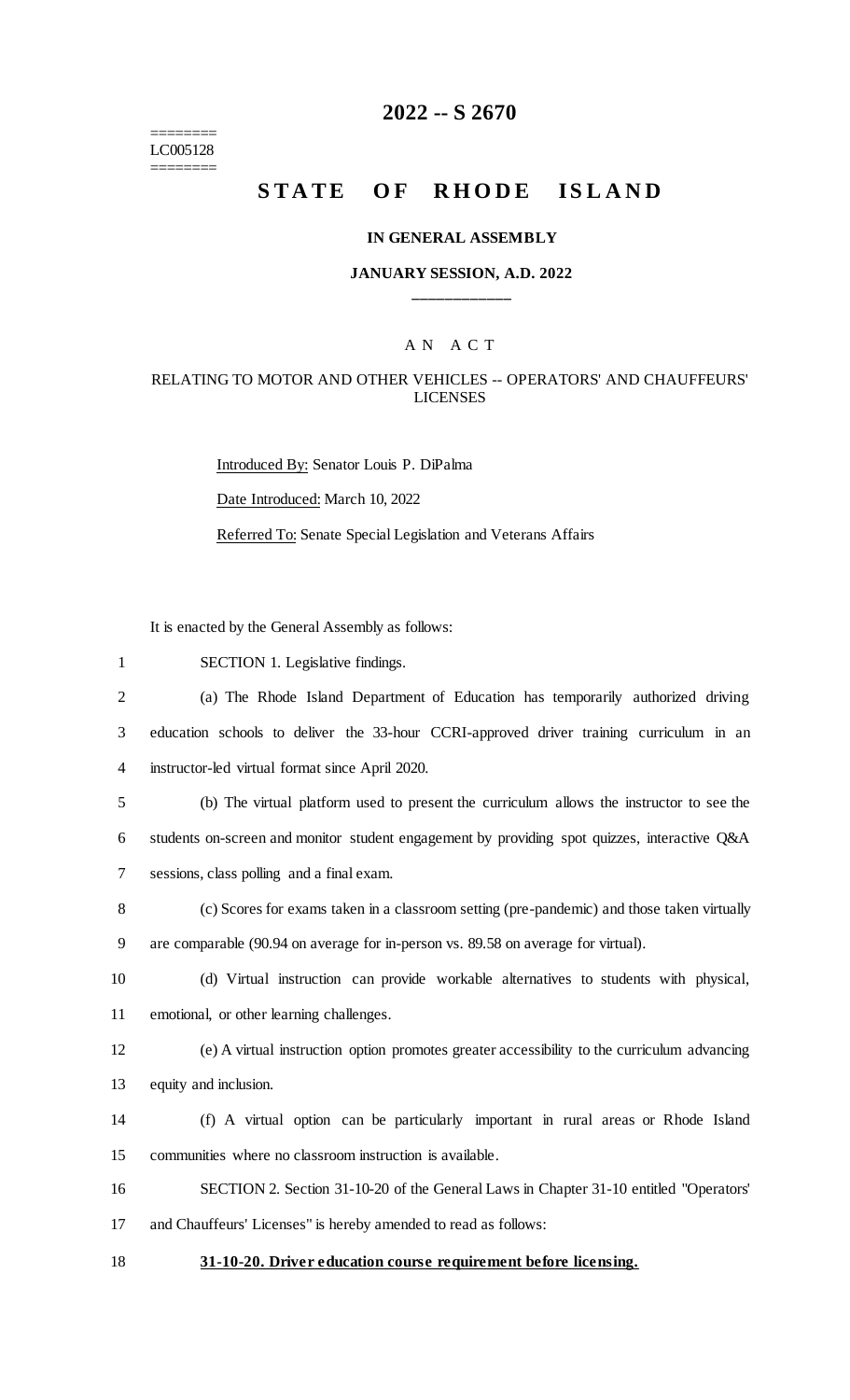(a) No limited-instruction permit or license shall be issued to any person not more than eighteen (18) years of age unless that person shall have successfully completed a course of 3 instruction conducted in a classroom setting or in an instructor-led virtual format as provided in § 31-10-19, or a similar course of instruction recognized by the state board of education as equivalent to it. However, any person who is over eighteen (18) years of age and has been a holder of a motor vehicle operator's license issued to that person by any other state, territory, or possession of the United States, or any other sovereignty for a period of one year immediately prior to his or her application for a license under this chapter shall not be required to comply with the provisions of this section.

 (b) Commencing on July 1, 2004, no limited-instruction permit or license shall be issued to any person not more than eighteen (18) years of age unless that person shall have successfully completed a course of instruction as provided in § 31-10-19, or a similar course of instruction in another state recognized by the state board of education as equivalent to it. In determining whether a course is equivalent, the state board of education shall at a minimum require: (1) That the course consist of at least thirty-three (33) instructional hours that substantially conform with the current curriculum utilized by the instructor(s) at the Community College of Rhode Island, including a minimum of three (3) hours of instruction focusing upon specific Rhode Island traffic laws, the specific requirements of the Rhode Island graduated-licensing statute in § 31-10-6, and eight (8) hours specifically for instruction on the effects of alcohol and drugs on a driver. All driver's education programs shall include information concerning the Revised Uniform Anatomical Gift Act, chapter 18.6.1 of title 23, and information on donor cards pursuant to the applicable provisions of chapter 18.6.1 of title 23; (2) That the instructor holds a valid teacher's certificate; (3) That the instructor satisfactorily completes at least a three-credit (3) course in traffic safety education at an accredited institution of higher education; and (4) That the program does not offer outside the classroom road test instruction or driving lessons to Rhode Island students. However, any person who is over eighteen (18) years of age and has been a holder of a motor vehicle operator's license issued to that person by any other state, territory, or possession of the United States, or any other sovereignty for a period of one year immediately prior to his or her application for a license under this chapter shall not be required to comply with the provisions of this section.

 (c) The driver's education course and driver's license examination shall include material pertaining to a driver's rights and responsibilities when stopped by a law enforcement officer as explained during the driver education course, including, but not limited to, rights provided to drivers pursuant to chapter 21.2 of title 31, the "comprehensive community-police relationship act of 2015."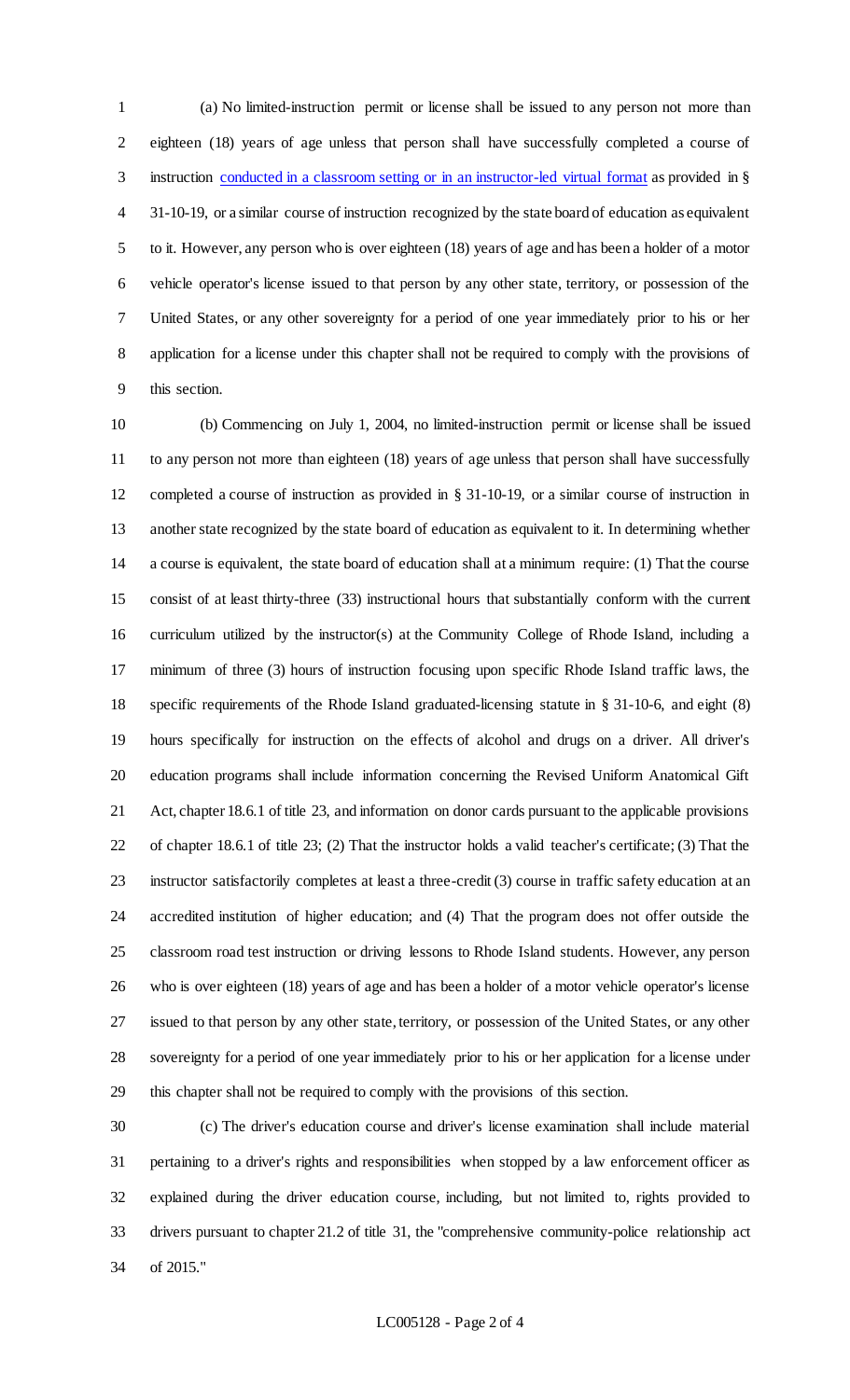#### ======== LC005128 ========